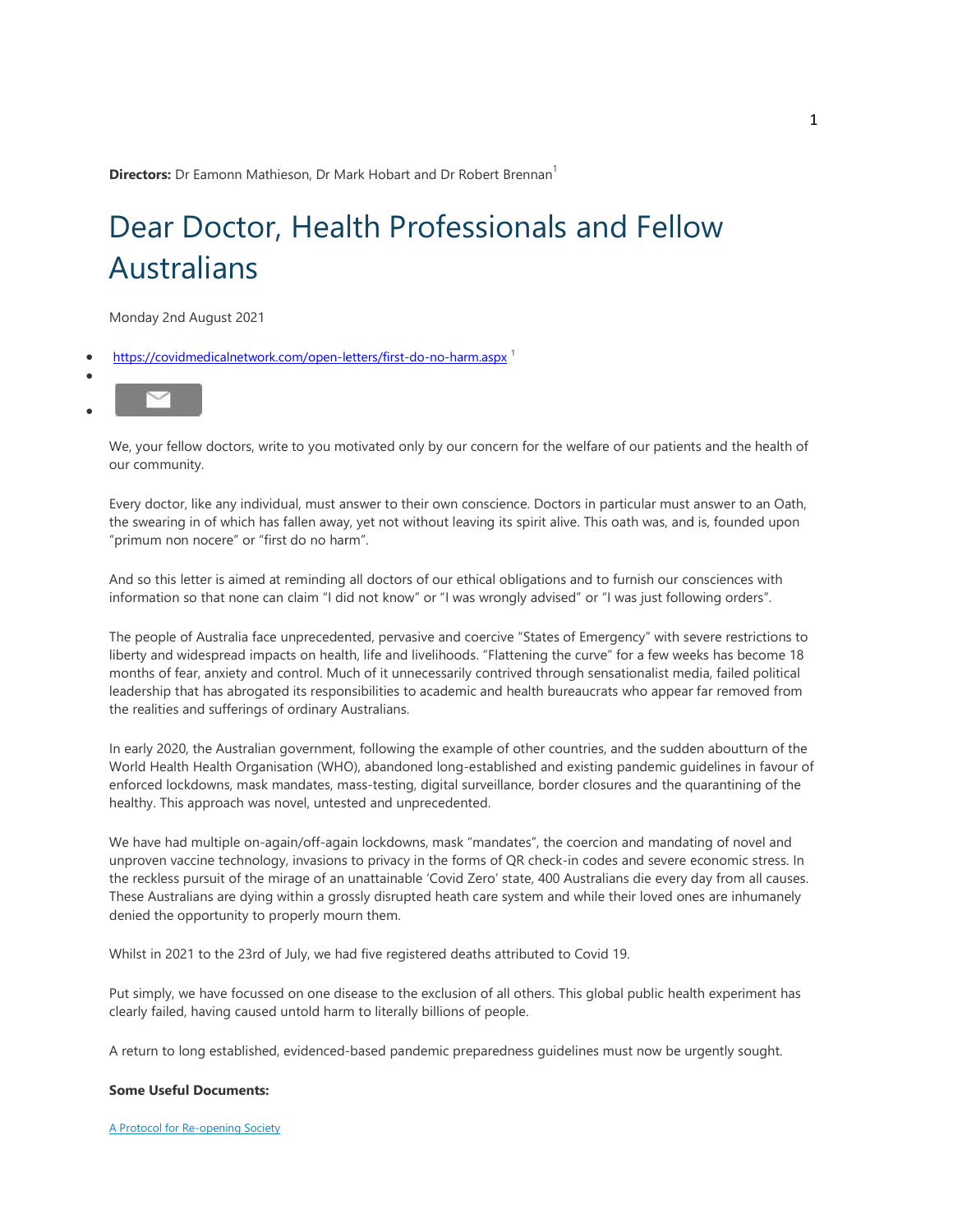## **LOCKDOWNS**

The collateral damage from lockdowns is clear; significant harm is being inflicted upon humanity, and devastating health and wellbeing across the globe. Vulnerable and disadvantaged communities, and especially children, are paying the highest price. Evidence suggests lockdowns have not reduced mortality from COVID-19, and they provide little benefit over less restrictive measures. In addition, there are grave concerns lockdowns may ultimately result in a longer and more lethal pandemic, with many unforeseen and unintended health consequences.

## **CASES AND PCR TESTS**

Every medical student is taught that clinical diagnosis is founded upon three unshakable tenets. History, Examination, Investigation in that order of hierarchical importance. With the unprecedented utilisation of PCR based diagnosis in the interest of public health and mass screening, the doctor and the issue of symptomatology has been dangerously removed from the diagnostic process.

We now have a situation where an infection has been defined as a positive result on PCR and is now 'formally' defined as a 'case'. This is not good medicine. Both the DHHS and the Department of Health have acknowledged in writing that PCR tests 'cannot distinguish between "live" and uninfected RNA' and may 'not be a predictor of infectivity

PCR has been demonstrated to be inadequate as a measure of illness severity and infectivity and so is not fit for purpose. Excessive Amplification Cycles of 37 - 45 have been used routinely, guaranteeing many possible clinically false positive results.

Many senior data scientists have also raised concerns about the unscientific nature of reporting 'cases' without reference to testing numbers to guide to public policy, rather than case positivity.

We call upon doctors to inform themselves more fully and reject the flawed data and overly severe policies driven by forensic PCR technology.

# **MORTALITY RISK**

SARS COV-2 is of course a real virus which has caused many deaths worldwide. How many deaths is difficult to calculate as 'covid deaths' have often been defined as ' a death with a positive PCR Test' rather than as a result of the recognised disease process and illness caused by the SARS-CoV-2 virus.

[However, we all know that multiple co](https://nbc25news.com/news/local/cdc-94-of-covid-19-deaths-had-underlying-medical-conditions)-morbidities are involved 94% of the time -- CDC: 94% of Covid-19 deaths had underlying medical conditions | WEYI (nbc25news.com) Thus it is more than likely the 3.8 million deaths are an overestimate. Overwhelmingly these deaths have been in the frail elderly and others with serious pre-existing illness, often in populations where the average age of death with/from covid exceeds that of the average life expectancy. That said, estimates of the infectious fatality rate (IFR) cluster around 0.15-0.2% overall, which is similar to the IFR of influenza, and 0.05% for those <70 years. The risk to children is very low, less than for influenza, and the risk to adolescents and young adults is 4 orders of magnitude lower than the elderly and so [do not justify any re](https://www.aflsolicitors.com.au/)strictions applied across the population. We endorse the recommendations embodied in the Great Barrington Declaration.

#### **We call for doctors to restore a sense of proportion to the dialogue.**

'Deaths from All Causes' data from Euromomo in Copenhagen reveals that there has been no pandemic of excess deaths in all of Europe (including the UK) in 2020 or in 2021 beyond what is often seen in a bad Influenza year.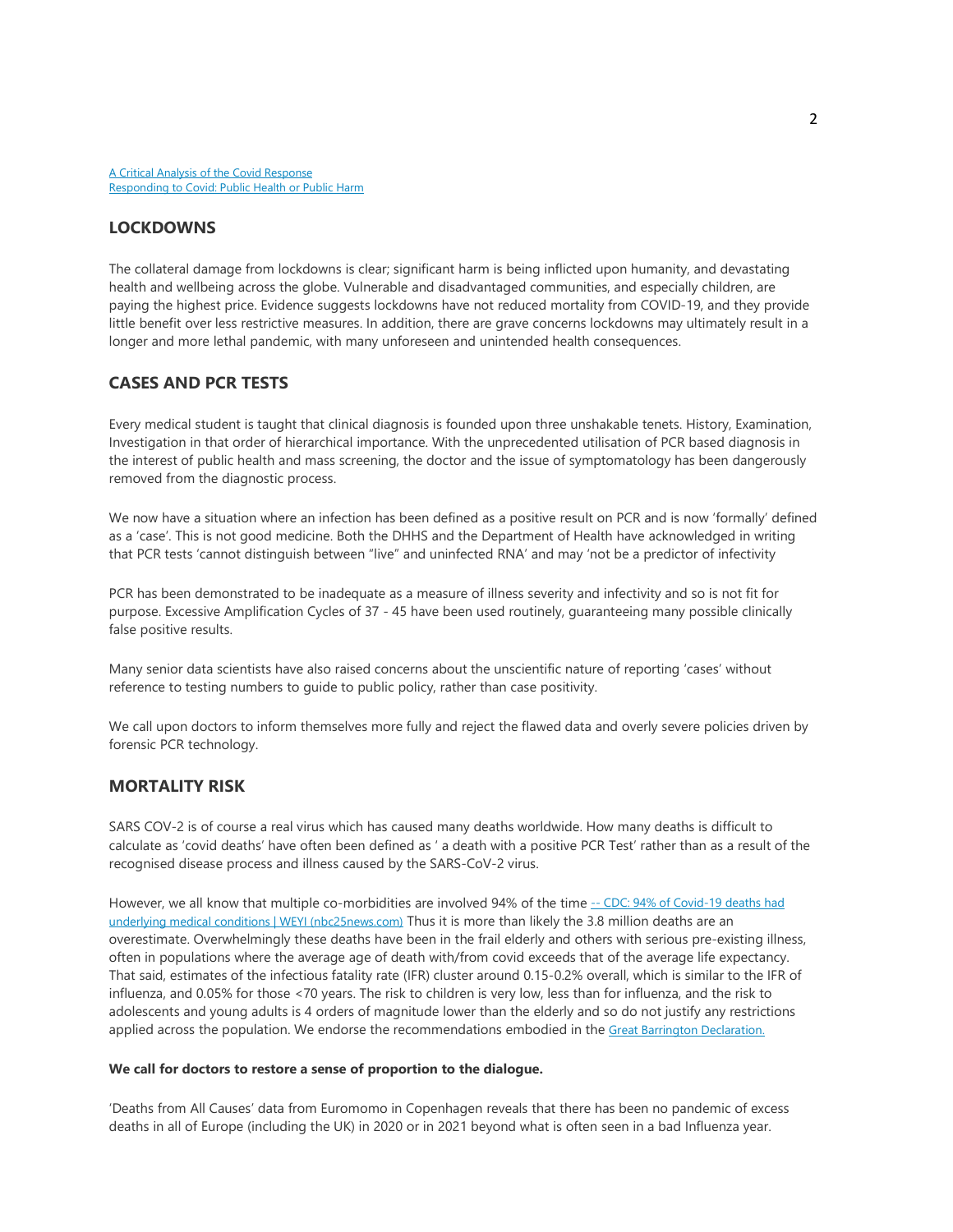#### **[Euromom](https://euromomo.eu/)o Graphs:**

and maps — EUROMOMO and EUROMOMO

# **RESTRICTIONS**

Restrictions on our liberties (lockdowns, border controls etc) have been used as an article of faith in the absence of empirical evidence of benefit. Evidence to date from multiple global comparisons supports the conclusion that there is a lack of relationship between the stringency of restrictions and mortality. Indeed, if anything, restrictions appear more harmful than helpful with delayed medical care resulting in many deaths, increased morbidity and adverse psychological impact. World renowned epidemiologist, Prof John Ioannidis of Stanford University has described lockdowns as 'pro-contagion'.

We find it unethical and anti-scientific to support the punitive policies of Australian governments both state and federal, and call for an immediate and permanent end to lockdowns in all its forms and all 'states of emergency' in peacetime.

#### **MASKS**

Pre-existing WHO guidelines state that there is no evidence that face masks are effective in reducing transmission. Cloth masks were not recommended under any circumstances However, the evidence of harm caused by long term use is well-recognised and well-evidenced. The increasing evidence of harm to children is also of grave concern. N95, surgical or cloth masks were never designed, nor are capable of, stopping or reducing viral transmission.

Without any new evidence, and under politic pressure, the WHO changed its guidelines to allow governments to enforce mask mandates on its populations. However, it continues to acknowledge that there is limited evidence to support the use of face masks by healthy people in the community.

Much of the claimed 'evidence' prompting this policy change comes from computer simulations, laboratory studies, or observational studies, which lack the rigour of randomised controlled trials (RCT). However, the recent RCT 'Danmask-19 trial' by Bundgaard et al, found no sta[tistical](https://www.covidmedicalnetwork.com/coronavirus-facts/masks/overview.aspx)ly significant difference in rates of infection with SARS-CoV-2, between those who wore masks and those who did not in the community. More information and evidence about mask effectiveness and safety can be found at our website

## **EARLY TREATMENTS**

There is abundant evidence supporting the use of anti-viral therapies, such as Ivermectin in combination therapies with other agents including Zinc, Doxycycline, Azithromycin and Vitamin D3, as both a relatively safe prophylactic and early treatment for Covid illness. Aspirin, inhaled and oral steroids have also shown to be beneficial.

Other agents being used in more difficult cases include Montelukast, Anti-coagulants, Maraviroc (a CCR5 Antagonist), Statins and Fluvoxamine. We believe doctors have an obligation to be informed of this and to offer such choices as preventative or early treatment alternatives to their patients.

*"In summary, based on the totality of the trials and epidemiologic evidence presented in this review along with the preliminary findings of the Unitaid/WHO meta-analysis of treatment RCTs and the guideline recommendation from the international BIRD conference, ivermectin should be globally and systematically deployed in the prevention and treatment of COVID-19." Ref: American Journal of Therapeutics May/June 2021.*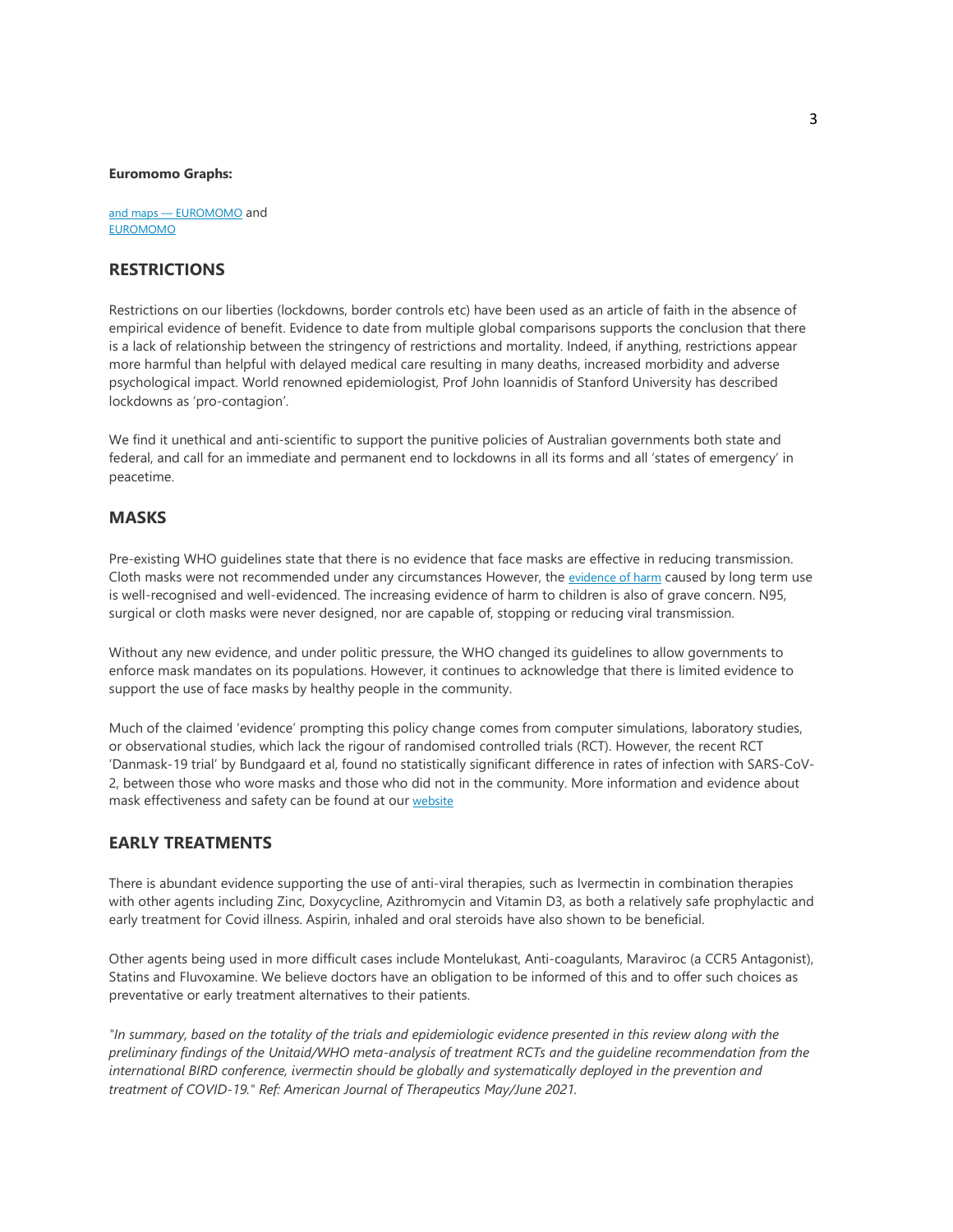Ivermectin for Prevention and Treatment of COVID-19 Infection: A Systematic Review, Meta-analysis, and Trial Sequential Analysis to Inform Clinical Guidelines

The Federal Health Minister Greg Hunt MP and other senior federal politicians have acknowledged and even [encouraged 'off-label' prescribing of some p](https://spectator.com.au/2021/07/hunt-goes-off-script-with-ivermectin)eer-reviewed and well-evidenced early treatments for Covid, such as Iv[erm](https://www.covidmedicalnetwork.com/Summary-Covid-Early-Treatments.pdf)ectin, recognising it as a lawful and common practice within the doctor-patient relationship.

https://spectator.com.au/2021/07/hunt-goes-off-script-with-ivermectin

A brief [ove](https://www.tga.gov.au/collection/covid-19)rview [of t](https://covid19evidence.net.au/)he latest peer-reviewed literature and informative websites:

The recommendations of the TGA and the Australian National Covid-19 Clinical Evidence Taskforce can be found here and here

## **THE VACCINE TECHNOLOGIES**

The issue of Covid Vaccines is a controversial and sensitive one. The Covid Medical Network is NOT 'anti-vax'. We acknowledge vaccination may curb the pandemic and is aimed at reducing hospitalisation and death from SARS-CoV-2 virus. However, we believe, in the interests of transparency and for the sake of individual patient care, doctors should be aware of some important,yet lesser-known issues. We are concerned that many members of the public and some medical colleagues seem unaware of some basic facts concerning the current Covid vaccines.

Only provisional approval for 2 years has been granted by the TGA, for both available covid vaccines, as they are considered investigational. Similarly, in the USA, due to incomplete efficacy and safety data, the available gene-based (mRNA and DNA) vaccines have only been made available by the FDA under Emergency Use Authorisation legislation. The TGA Deputy Secretary, Professor John Skerritt, and Minister for Health Greg Hunt have both made public statements that this vaccine rollout is a clinical trial (effectively an experiment) that will conclude in 2022.

Both available vaccines in Australia are totally new gene-based, nucleic acid (mRNA and DNA) vaccines and viral vector vaccines.

The mRNA vaccine technology, using Lipid Nano-Particles (LNPs), has never previously been used on humans. Both vaccines carry genetic instructions for the host's cells to make antigen to induce an immune response.

Due to the unprecedented 'rush to market' via Emergency Authorisation Usage in the USA, doctors should be aware of the deficiency of many of the established standards for vaccine development which have been bypassed. Of particular concern being the absence of completed Developmental and Reproductive Toxicity (DART) studies. Neither were genotoxicity nor carcinogenicity studies performed. There is also an absence of long-term safety data.

Concerns about biodistribution are also now being raised about both the 'produced' Spike Protein and LNP components of the vaccines. Evidence of their delivery and expression systemically, beyond the injection site, is now available, including the unexpected accumulation of LNPs in the ovaries as revealed in the Japanese Ministry of Health animal studies, as well as studies revealing spike protein biodistribution concerns among health workers from Harvard's Brigham Women's hospital. Both findings raise significant concerns about future fertility issues for young people.

Concerns have also been raised that the induced Spike Pr[otein itself can act as a pathogen independen](https://scitechdaily.com/covid-19-is-a-vascular-disease-coronavirus-spike-protein-attacks-vascular-system-on-a-cellular-level/)t of the virus, [as has been revealed in](https://scitechdaily.com/covid-19-is-a-vascular-disease-coronavirus-spike-protein-attacks-vascular-system-on-a-cellular-level/) the Salk Institute study, entitled: COVID-19 is a Vascular Disease: Coronavirus' Spike Protein Attacks Vascular System on a Cellular Level.

Doctors, their patients and the general public should also be made more aware of the concerning and unprecedented 'safety signals' being raised through official reporting systems both in Australia and around the world. For example,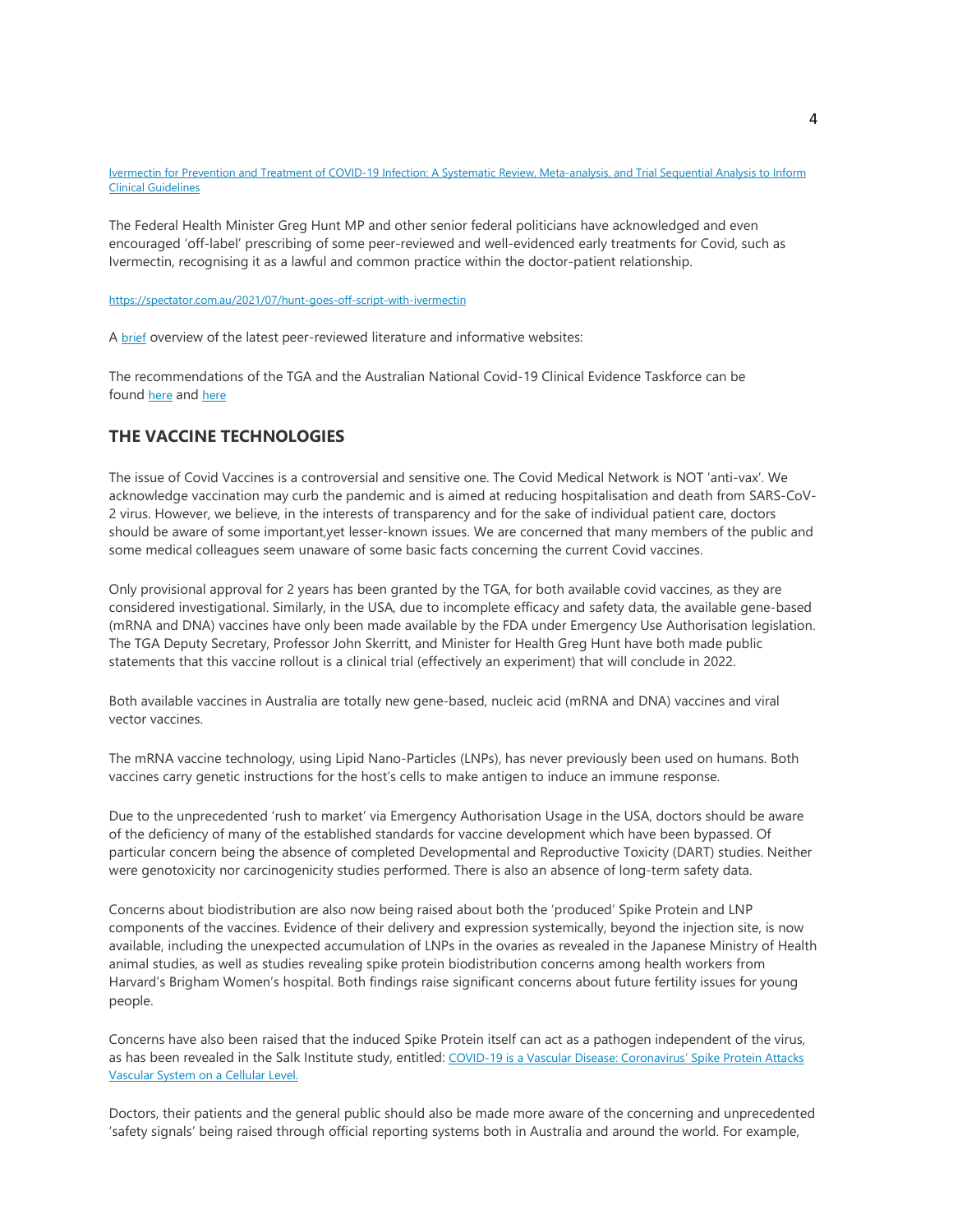the adverse events and deaths following vaccination that have been reported to the TGA. Currently 377 deaths and [39,077 adverse events have been reported. Althoug](https://www.tga.gov.au/periodic/covid-19-vaccine-weekly-safety-report-15-07-2021)h this does not prove causation, the comparison with previous incident reporting experience and comparative reporting systems raises grave concerns

#### https://www.tga.gov.au/periodic/covid-19-vaccine-weekly-safety-report-15-07-2021

The issue of the claimed 'efficacy' from initial studies has also been criticised regarding the use of Relative Risk Reduction ("95%") instead of the more useful and appropriate Absolute Risk Reduction (0.7 % - 1.1 %). This critical [issue is important in properly estim](https://www.ncbi.nlm.nih.gov/pmc/articles/PMC8057721/)ating efficacy [and risk/benefit analysis for](https://pubmed.ncbi.nlm.nih.gov/33652582/) particular demographics. These articles may be of help on this issue:

https://www.ncbi.nlm.nih.gov/pmc/articles/PMC8057721/ https://pubmed.ncbi.nlm.nih.gov/33652582/

## **INFORMED CONSENT**

Doctors have a legal obligation to inform patients of the important, 'material' risks involved in any proposed procedure or treatment. In keeping with the principle of shared-decision making and the NHMRC's informed consent guidelines, and the Australian Vaccination Handbook Guidelines, it is the opinion of the Covid Medical Network that informed consent cannot be said to have been granted if the doctor has not informed the patient (a) that they are a trial participant (b) that effective preventive and early treatment therapies exist, (c) that there are a wide range of possible adverse effects including death (d) that people below 70 years are a low risk of death from the virus and (e) that breakthrough infection and transmission is possible.

We also believe that the conditions of free and informed consent are not being met if the patient is under duress regarding their employment or freedom to travel.

Patients should be made aware of the adverse events and deaths following vaccination that have been reported to [the TGA. Currently 377 deaths and 39,077 adverse e](https://www.tga.gov.au/periodic/covid-19-vaccine-weekly-safety-report-15-07-2021)vents have been reported.

#### https://www.tga.gov.au/periodic/covid-19-vaccine-weekly-safety-report-15-07-2021

We believe any medical therapy, including vaccination, should not be mandatory, consistent with the right to bodily integrity as recognised by Universal Declaration of Human Rights as well as other national and international human rights documents and covenants.

# **PROFESSIONAL AUTONOMY AND THE DOCTOR PATIENT RELATIONSHIP**

The government has decided it is the best arbiter of what information you are provided access to and has threatened practitioners with disciplinary action should they offer any critique against the government's public health responses, including the vaccine rollout. They have also been inhibited in discussing and recommending early treatment alternatives such as Hydroxychloroquine and Ivermectin, even risking jail for 6 months in Queensland for transgressing such draconian directives and legislation.

#### **We of the Covid Medical Network believe it is the duty of doctors to advocate for their own professional Doctor - Patient relationship and stand against undue government interference in the consulting room.**

Doctors who fail to do this risk placing their patients' needs secondary to the interests of the State, thereby risking damage to our noble profession as a source of independent, considered and fair advice.

We thank you for your consideration of these important matters and urge you to join with us in returning our nation to rationality and excellence in medical care.